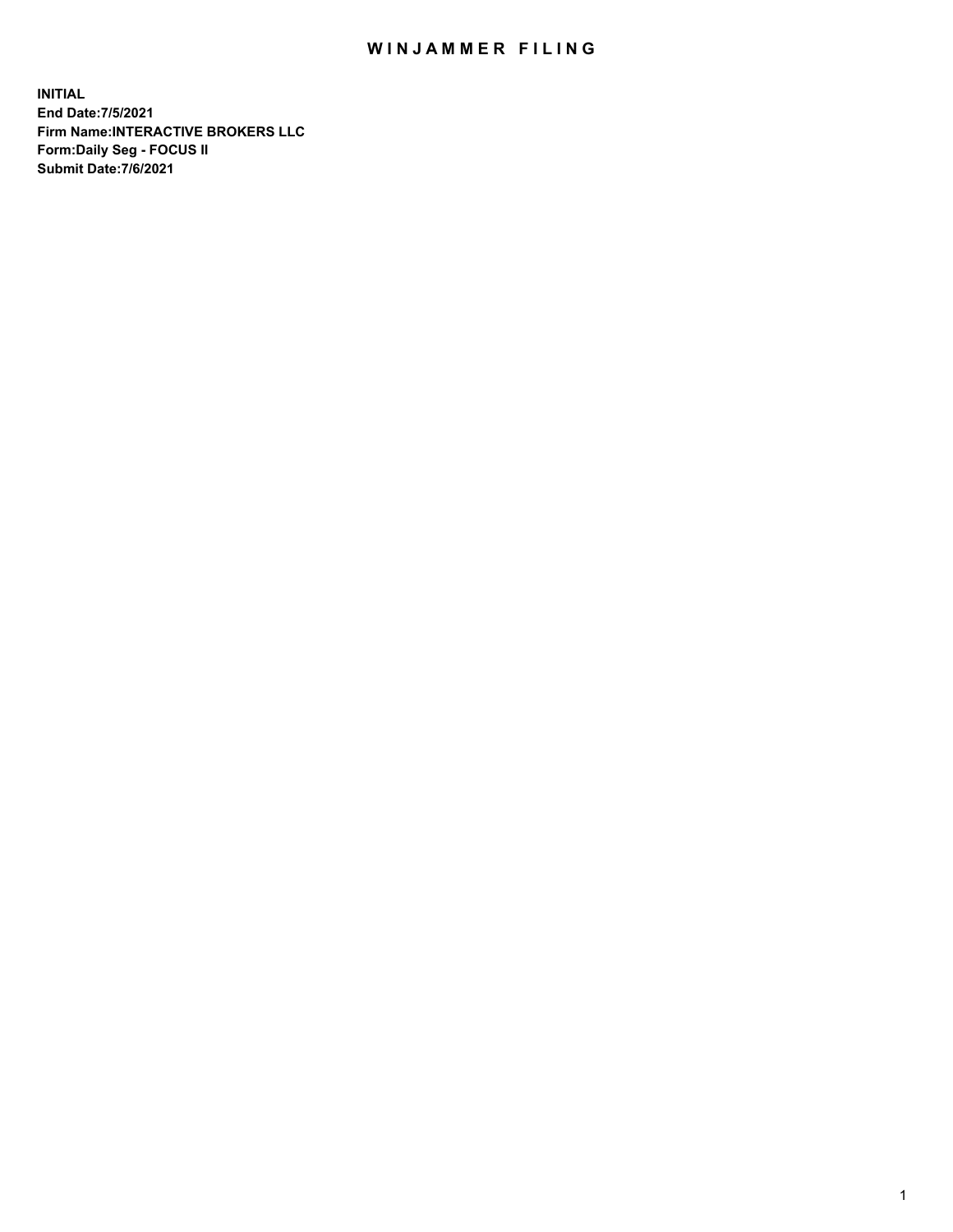**INITIAL End Date:7/5/2021 Firm Name:INTERACTIVE BROKERS LLC Form:Daily Seg - FOCUS II Submit Date:7/6/2021 Daily Segregation - Cover Page**

| Name of Company                                                                                                                                                                                                                                                                                                                | <b>INTERACTIVE BROKERS LLC</b>                                                                  |
|--------------------------------------------------------------------------------------------------------------------------------------------------------------------------------------------------------------------------------------------------------------------------------------------------------------------------------|-------------------------------------------------------------------------------------------------|
| <b>Contact Name</b>                                                                                                                                                                                                                                                                                                            | James Menicucci                                                                                 |
| <b>Contact Phone Number</b>                                                                                                                                                                                                                                                                                                    | 203-618-8085                                                                                    |
| <b>Contact Email Address</b>                                                                                                                                                                                                                                                                                                   | jmenicucci@interactivebrokers.c<br>om                                                           |
| FCM's Customer Segregated Funds Residual Interest Target (choose one):<br>a. Minimum dollar amount: ; or<br>b. Minimum percentage of customer segregated funds required:%; or<br>c. Dollar amount range between: and; or<br>d. Percentage range of customer segregated funds required between:% and%.                          | $\overline{\mathbf{0}}$<br>$\overline{\mathbf{0}}$<br>155,000,000 245,000,000<br>0 <sub>0</sub> |
| FCM's Customer Secured Amount Funds Residual Interest Target (choose one):<br>a. Minimum dollar amount: ; or<br>b. Minimum percentage of customer secured funds required:% ; or<br>c. Dollar amount range between: and; or<br>d. Percentage range of customer secured funds required between:% and%.                           | $\frac{0}{0}$<br>80,000,000 120,000,000<br>0 <sub>0</sub>                                       |
| FCM's Cleared Swaps Customer Collateral Residual Interest Target (choose one):<br>a. Minimum dollar amount: ; or<br>b. Minimum percentage of cleared swaps customer collateral required:% ; or<br>c. Dollar amount range between: and; or<br>d. Percentage range of cleared swaps customer collateral required between:% and%. | $\frac{0}{0}$<br>0 <sub>0</sub><br>0 <sub>0</sub>                                               |

Attach supporting documents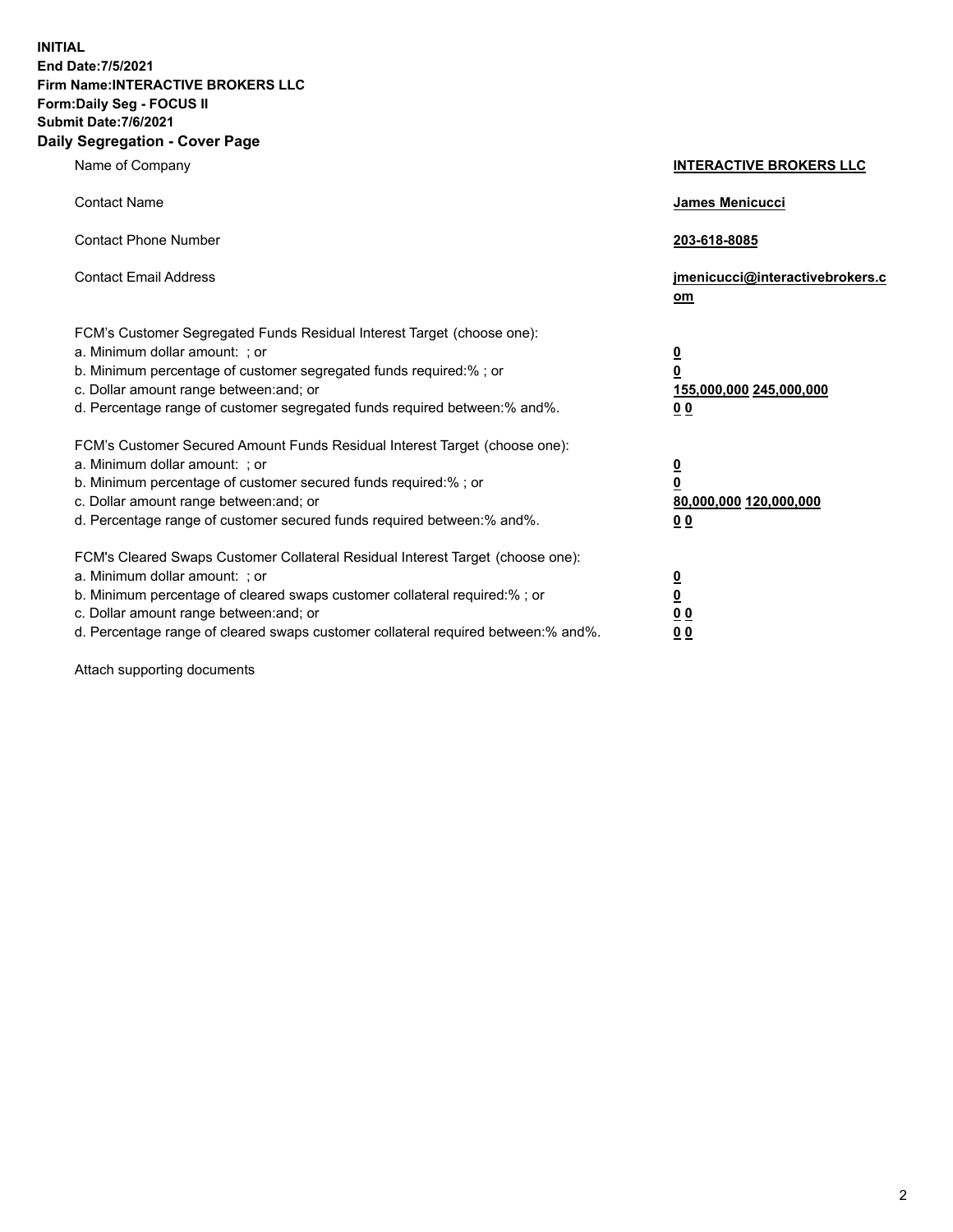## **INITIAL End Date:7/5/2021 Firm Name:INTERACTIVE BROKERS LLC Form:Daily Seg - FOCUS II Submit Date:7/6/2021 Daily Segregation - Secured Amounts**

|                | Dany Ocgregation - Occarea Anioants                                                                        |                                 |
|----------------|------------------------------------------------------------------------------------------------------------|---------------------------------|
|                | Foreign Futures and Foreign Options Secured Amounts                                                        |                                 |
|                | Amount required to be set aside pursuant to law, rule or regulation of a foreign                           | $0$ [7305]                      |
|                | government or a rule of a self-regulatory organization authorized thereunder                               |                                 |
| 1.             | Net ledger balance - Foreign Futures and Foreign Option Trading - All Customers                            |                                 |
|                | A. Cash                                                                                                    | 493,939,229 [7315]              |
|                | B. Securities (at market)                                                                                  | $0$ [7317]                      |
| 2.             | Net unrealized profit (loss) in open futures contracts traded on a foreign board of trade                  | 13,377,071 [7325]               |
| 3.             | Exchange traded options                                                                                    |                                 |
|                | a. Market value of open option contracts purchased on a foreign board of trade                             | 100,617 [7335]                  |
|                | b. Market value of open contracts granted (sold) on a foreign board of trade                               | 4,487 <sup>[7337]</sup>         |
| 4.             | Net equity (deficit) (add lines 1. 2. and 3.)                                                              | 507,412,430 [7345]              |
| 5.             | Account liquidating to a deficit and account with a debit balances - gross amount                          | 4,378 [7351]                    |
|                | Less: amount offset by customer owned securities                                                           | 0 [7352] 4,378 [7354]           |
| 6.             | Amount required to be set aside as the secured amount - Net Liquidating Equity                             | 507,416,808 [7355]              |
|                | Method (add lines 4 and 5)                                                                                 |                                 |
| 7.             | Greater of amount required to be set aside pursuant to foreign jurisdiction (above) or line                | 507,416,808 [7360]              |
|                | 6.                                                                                                         |                                 |
|                | FUNDS DEPOSITED IN SEPARATE REGULATION 30.7 ACCOUNTS                                                       |                                 |
| $\mathbf{1}$ . | Cash in banks                                                                                              |                                 |
|                | A. Banks located in the United States                                                                      | 101,776,905 [7500]              |
|                | B. Other banks qualified under Regulation 30.7                                                             | 0 [7520] 101,776,905 [7530]     |
| 2.             | Securities                                                                                                 |                                 |
|                | A. In safekeeping with banks located in the United States                                                  | 299,982,000 [7540]              |
|                | B. In safekeeping with other banks qualified under Regulation 30.7                                         | 0 [7560] 299,982,000 [7570]     |
| 3.             | Equities with registered futures commission merchants                                                      |                                 |
|                | A. Cash                                                                                                    | $0$ [7580]                      |
|                | <b>B.</b> Securities                                                                                       | $0$ [7590]                      |
|                | C. Unrealized gain (loss) on open futures contracts                                                        | $0$ [7600]                      |
|                | D. Value of long option contracts                                                                          | $0$ [7610]                      |
|                | E. Value of short option contracts                                                                         | 0 [7615] 0 [7620]               |
| 4.             | Amounts held by clearing organizations of foreign boards of trade                                          |                                 |
|                | A. Cash                                                                                                    | $0$ [7640]                      |
|                | <b>B.</b> Securities                                                                                       | $0$ [7650]                      |
|                | C. Amount due to (from) clearing organization - daily variation                                            | $0$ [7660]                      |
|                | D. Value of long option contracts                                                                          | $0$ [7670]                      |
|                | E. Value of short option contracts                                                                         | 0 [7675] 0 [7680]               |
| 5.             | Amounts held by members of foreign boards of trade                                                         |                                 |
|                | A. Cash                                                                                                    | 212,086,378 [7700]              |
|                | <b>B.</b> Securities                                                                                       | $0$ [7710]                      |
|                | C. Unrealized gain (loss) on open futures contracts                                                        | 15,836,614 [7720]               |
|                | D. Value of long option contracts                                                                          | 100,617 [7730]                  |
|                | E. Value of short option contracts                                                                         | 4,487 [7735] 228,019,122 [7740] |
| 6.             | Amounts with other depositories designated by a foreign board of trade                                     | 0 [7760]                        |
| 7.             | Segregated funds on hand                                                                                   | $0$ [7765]                      |
| 8.             | Total funds in separate section 30.7 accounts                                                              | 629,778,027 [7770]              |
| 9.             | Excess (deficiency) Set Aside for Secured Amount (subtract line 7 Secured Statement<br>Page 1 from Line 8) | 122,361,219 [7380]              |
| 10.            | Management Target Amount for Excess funds in separate section 30.7 accounts                                | 80,000,000 [7780]               |
| 11.            | Excess (deficiency) funds in separate 30.7 accounts over (under) Management Target                         | 42,361,219 [7785]               |
|                |                                                                                                            |                                 |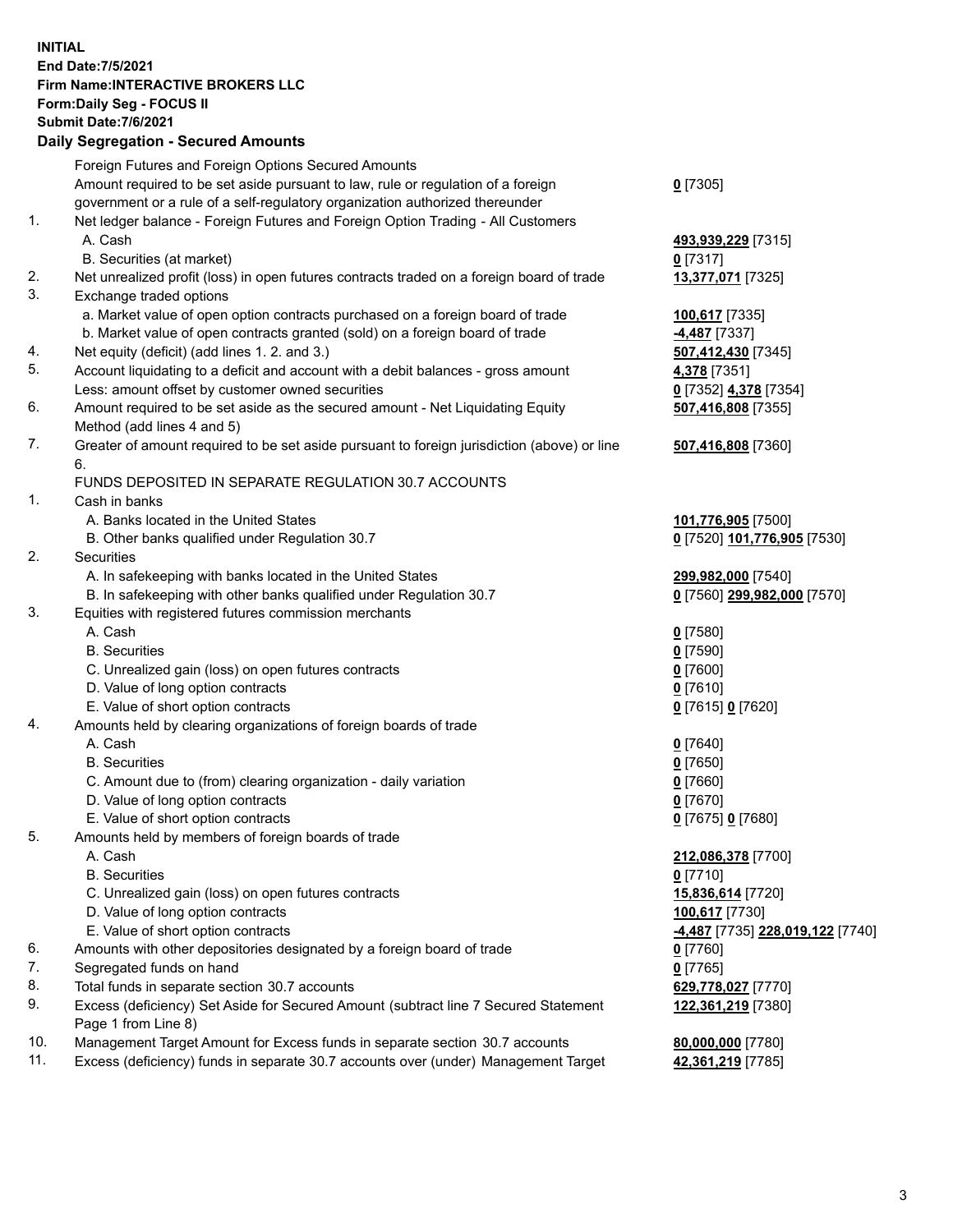**INITIAL End Date:7/5/2021 Firm Name:INTERACTIVE BROKERS LLC Form:Daily Seg - FOCUS II Submit Date:7/6/2021 Daily Segregation - Segregation Statement** SEGREGATION REQUIREMENTS(Section 4d(2) of the CEAct) 1. Net ledger balance A. Cash **6,637,818,816** [7010] B. Securities (at market) **0** [7020] 2. Net unrealized profit (loss) in open futures contracts traded on a contract market **119,563,741** [7030] 3. Exchange traded options A. Add market value of open option contracts purchased on a contract market **288,527,666** [7032] B. Deduct market value of open option contracts granted (sold) on a contract market **-245,031,746** [7033] 4. Net equity (deficit) (add lines 1, 2 and 3) **6,800,878,477** [7040] 5. Accounts liquidating to a deficit and accounts with debit balances - gross amount **1,241,444** [7045] Less: amount offset by customer securities **0** [7047] **1,241,444** [7050] 6. Amount required to be segregated (add lines 4 and 5) **6,802,119,921** [7060] FUNDS IN SEGREGATED ACCOUNTS 7. Deposited in segregated funds bank accounts A. Cash **1,359,287,731** [7070] B. Securities representing investments of customers' funds (at market) **3,329,882,100** [7080] C. Securities held for particular customers or option customers in lieu of cash (at market) **0** [7090] 8. Margins on deposit with derivatives clearing organizations of contract markets A. Cash **1,999,856,041** [7100] B. Securities representing investments of customers' funds (at market) **291,475,015** [7110] C. Securities held for particular customers or option customers in lieu of cash (at market) **0** [7120] 9. Net settlement from (to) derivatives clearing organizations of contract markets **-13,619,799** [7130] 10. Exchange traded options A. Value of open long option contracts **288,108,380** [7132] B. Value of open short option contracts **-244,729,953** [7133] 11. Net equities with other FCMs A. Net liquidating equity **0** [7140] B. Securities representing investments of customers' funds (at market) **0** [7160] C. Securities held for particular customers or option customers in lieu of cash (at market) **0** [7170] 12. Segregated funds on hand **0** [7150] 13. Total amount in segregation (add lines 7 through 12) **7,010,259,515** [7180] 14. Excess (deficiency) funds in segregation (subtract line 6 from line 13) **208,139,594** [7190] 15. Management Target Amount for Excess funds in segregation **155,000,000** [7194] 16. Excess (deficiency) funds in segregation over (under) Management Target Amount **53,139,594** [7198]

Excess